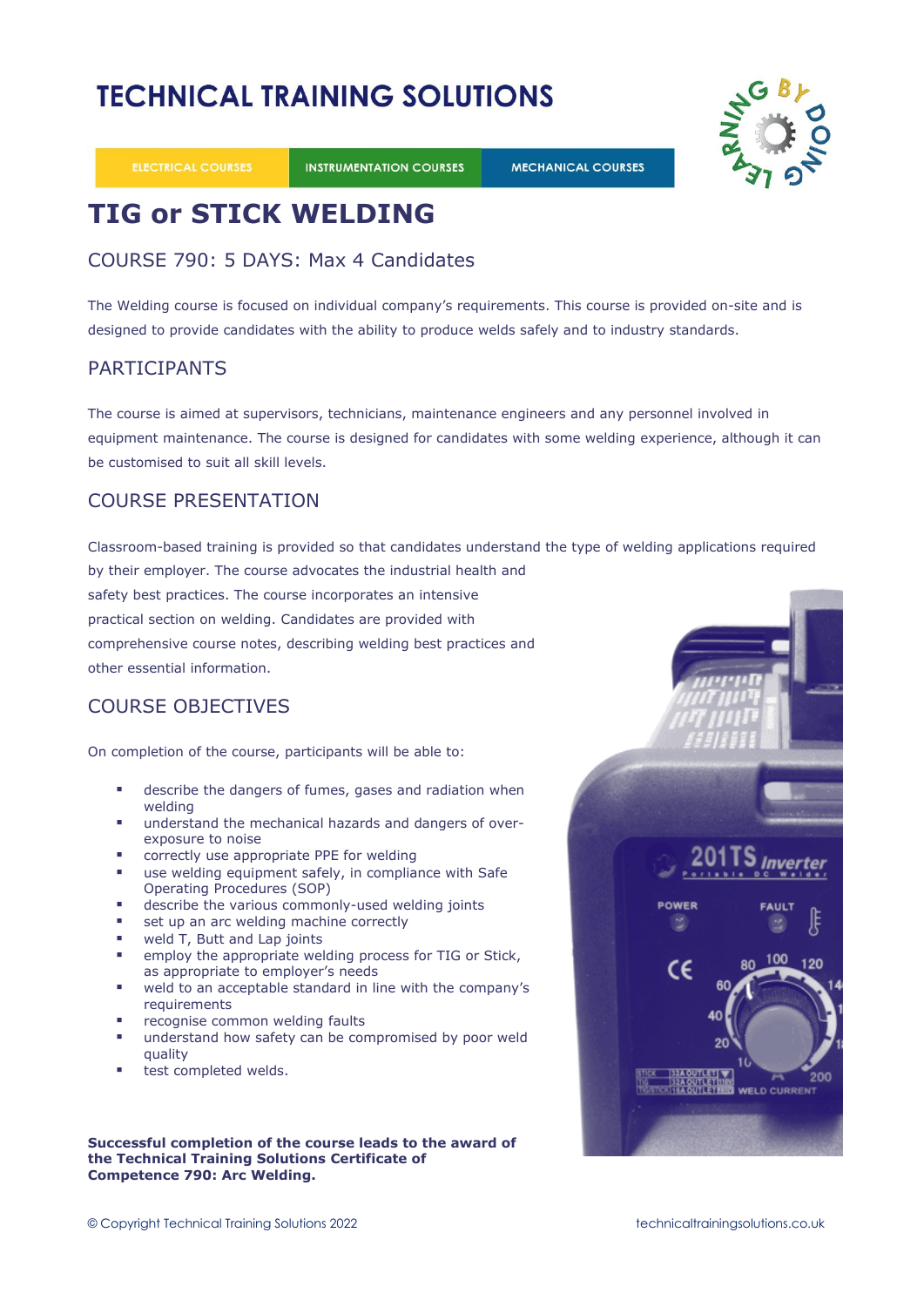# **What do candidates on the Welding course actually do?**

Safety is our first consideration on the Welding course. We look at the required PPE, how eye and face protection should be achieved and how cylinders should be looked after. We ensure that the candidates have understood these very important H&S issues by administering a practical assessment, where they have to describe the various PPE that would be required in various situations.

### **Health & Safety Issues**

### **Personal Protective Equipment (PPE)**



#### HEAD AND EAR PROTECTION





**Page 7 of the course notes, describing the required PPE**

We then introduce the candidates to our arc welding sets, familiarizing them with the various parts.



**Page 27 of the course notes, describing how cylinders should be looked after**



**One of the welding sets used**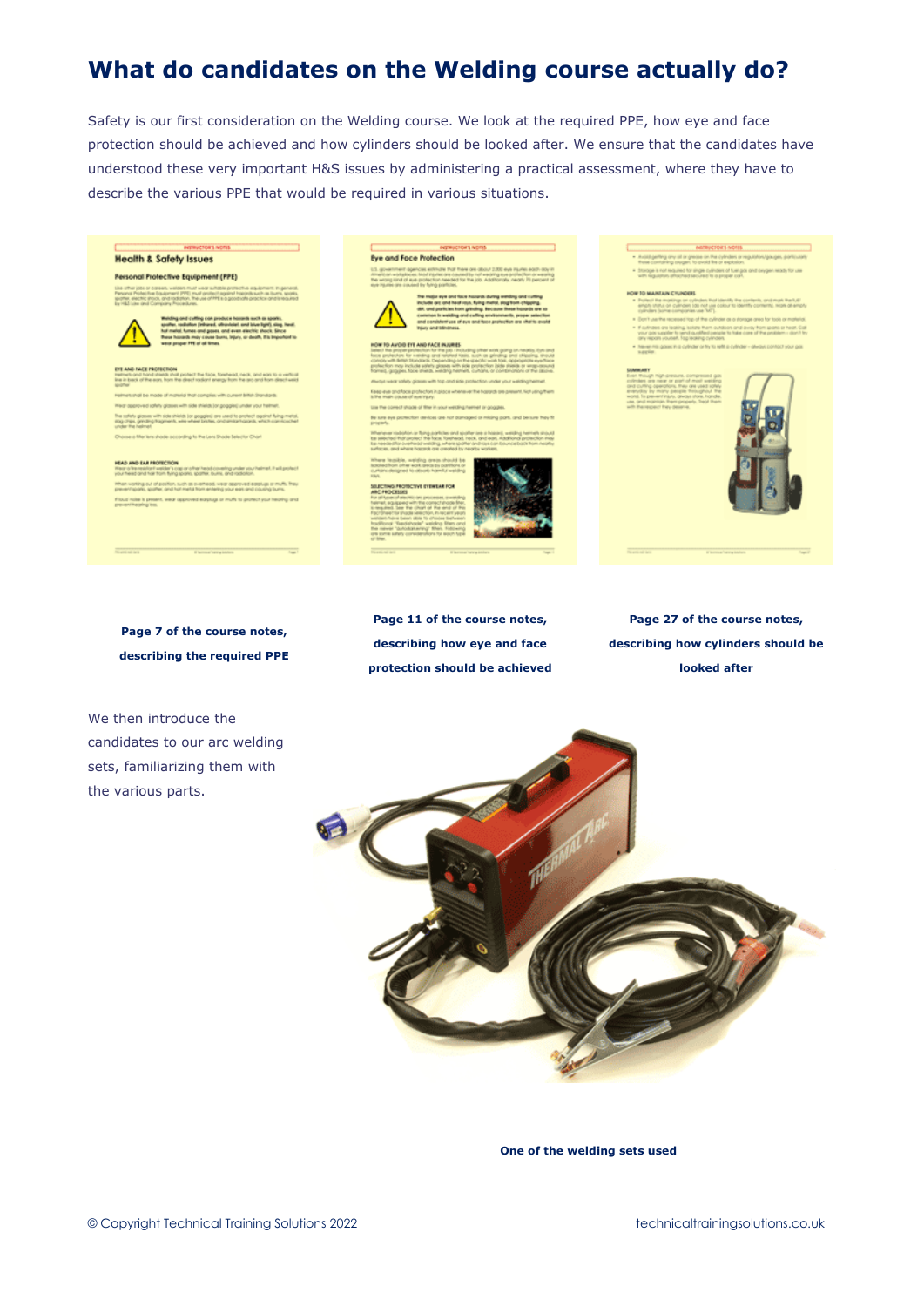Our course notes have introductory information and descriptions on the various types of welded joints and once the candidates have understood the key issues we start welding. The practical side of the course is where our emphasis lies and of course where the candidates will really begin to learn. The following are some examples of the practice welds that candidates make on the course:



**A Butt weld made on the course A Lap weld made on the course**







**A Fillet weld made on the course A Multipass Fillet weld made on the course**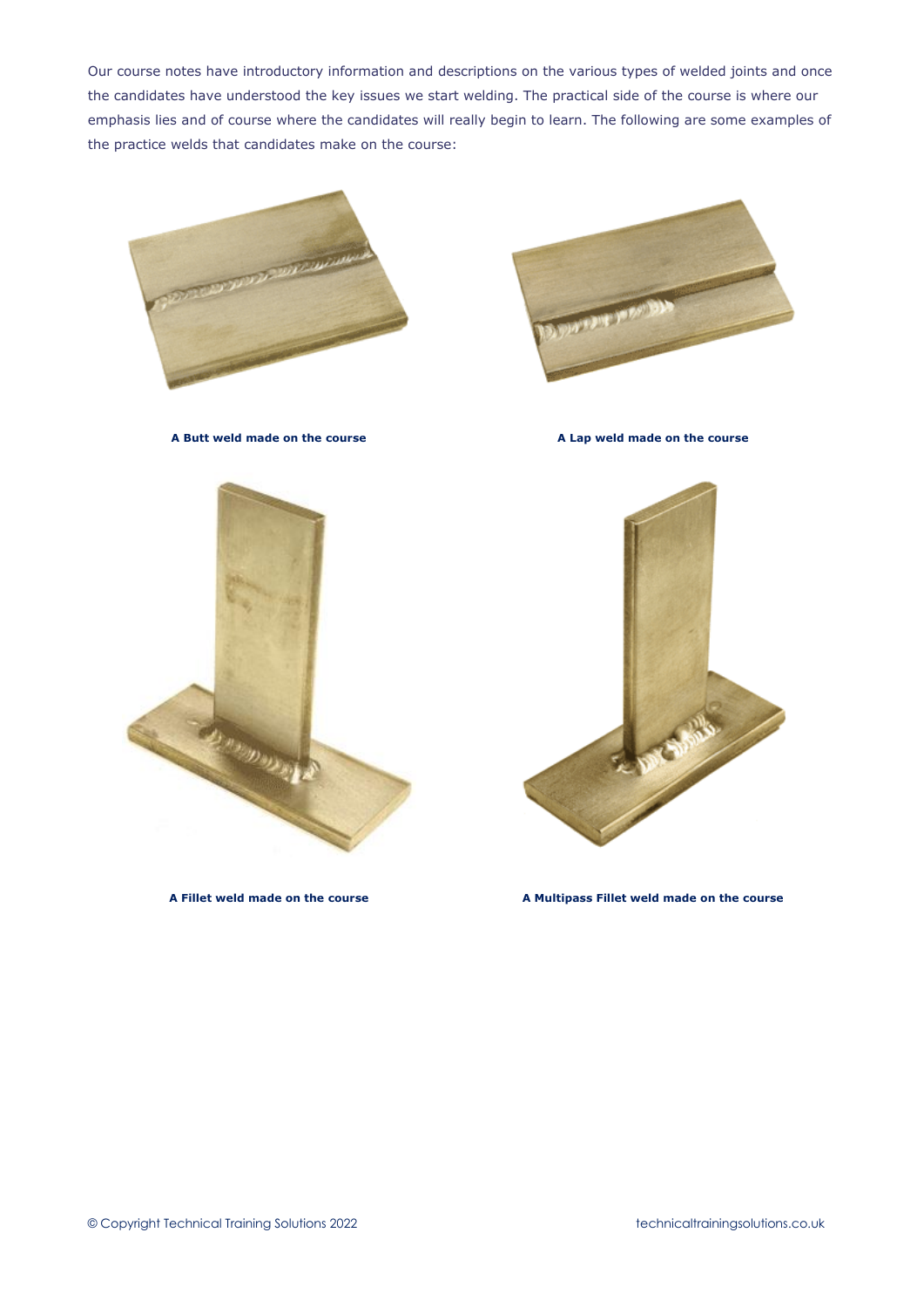During the course candidates gradually become more proficient with our welding sets. We teach how the sets should be set up, what all the controls do and can even offer help and advice on how their own welding sets should be set up and used.





## **One of the TIG Torches used on the course One of the Inverter Units used on the course**